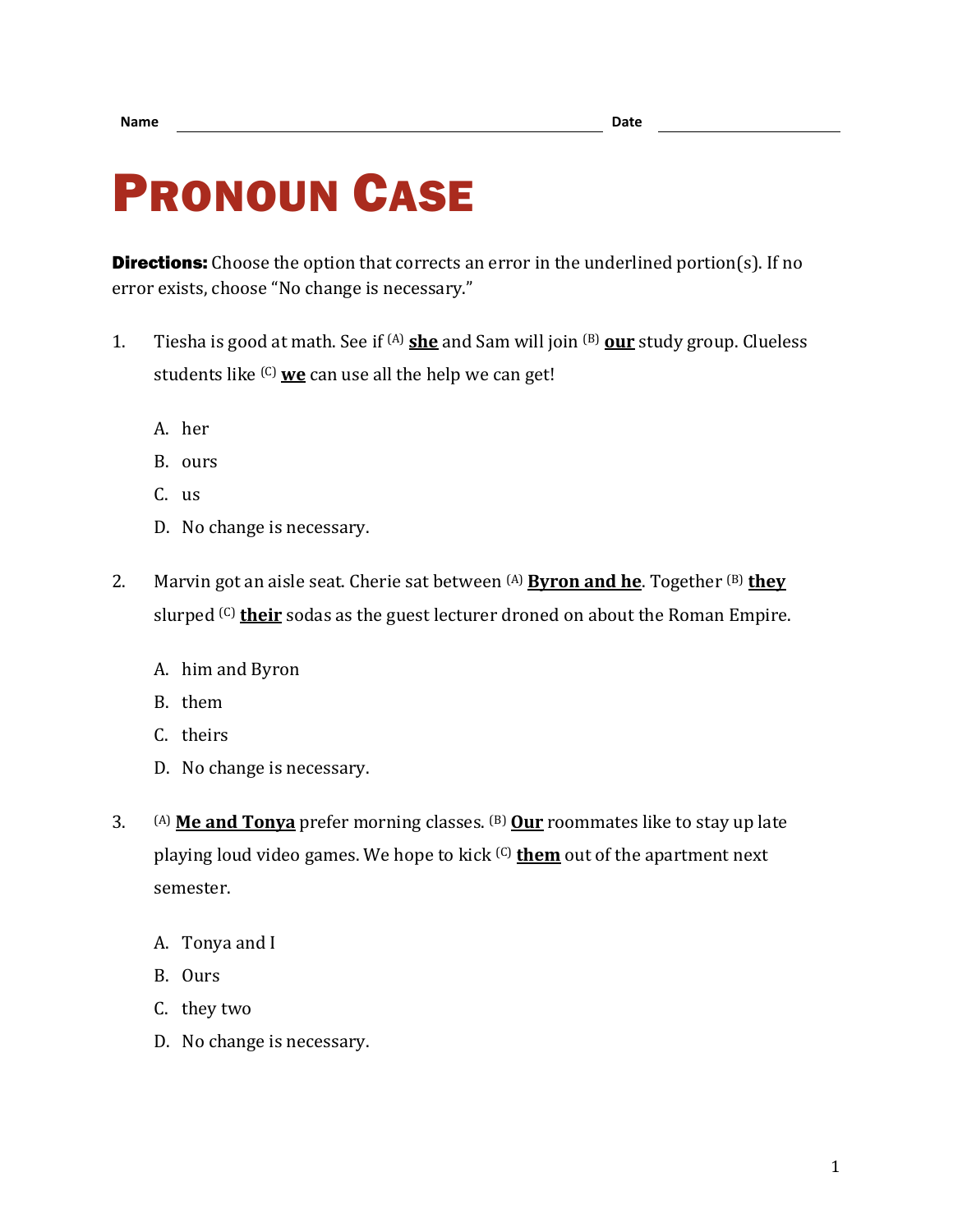- 4. Sheila has a golden retriever. Perhaps that hair in (A) **your** green beans comes from (B) **she** or the dog. Since the strand is dark in color, I'll bet it's (C) **hers**.
	- A. yours
	- B. her
	- C. her's
	- D. No change is necessary.
- 5. Abigail studied six hours for the chemistry exam. When (A) **she** and her lab partner saw the test, <sup>(B)</sup> they both knew their hard work would protect <sup>(C)</sup> their high averages.
	- A. her
	- B. them
	- C. theirs
	- D. No change is necessary.
- 6. Nicholas likes to gossip. Be careful what you say around (A) **Julie and him**. (B) **They** both believe that your news—whether good or bad—is (C) **their's** to spread.
	- A. he and Julie
	- B. Them
	- C. theirs
	- D. No change is necessary.
- 7. Even though (A) **Grandma and I** brought a calculator and coupons, we spent too much money grocery shopping. The fault is mainly <sup>(B)</sup> her's, as she insisted on a half gallon of ice cream that neither of (C) **us** needed.
	- A. me and Grandma
	- B. hers
	- C. we
	- D. No change is necessary.